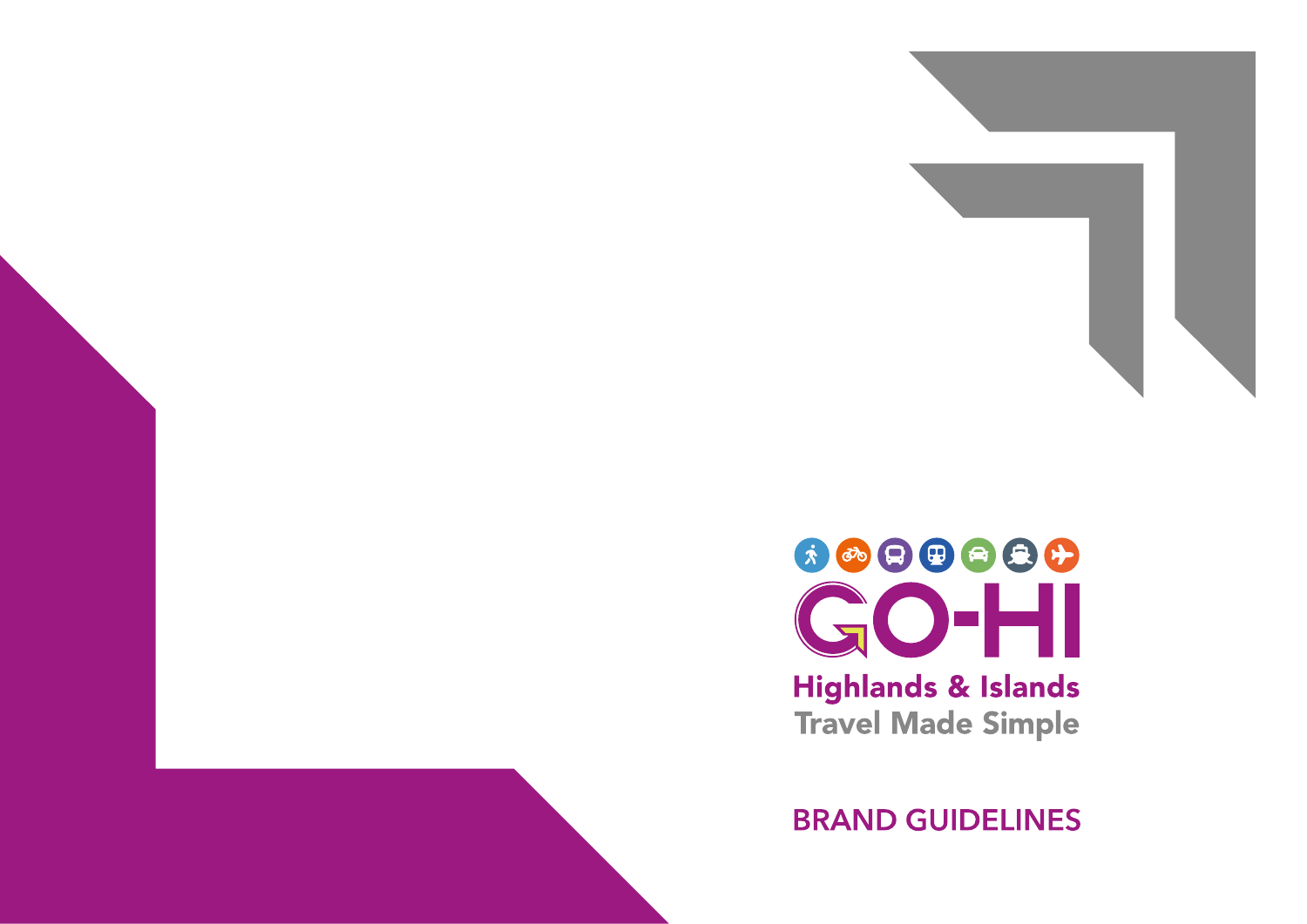

#### MASTER LOGO

Use the logo on all applications, unless at small sizes - in this instance use the icon logo.

Do not remove or re-arrange any of the icons, or remove the strapline.



#### ICON LOGO

Only use this when the master logo would not be legible.



In order to keep all elements of the logo legible - do not use the master logo at sizes below 25mm wide.



25mm

### MINIMUM SIZE EXCLUSION ZONE

As a guide leave at least the height of the 'G' as clear space on each side.



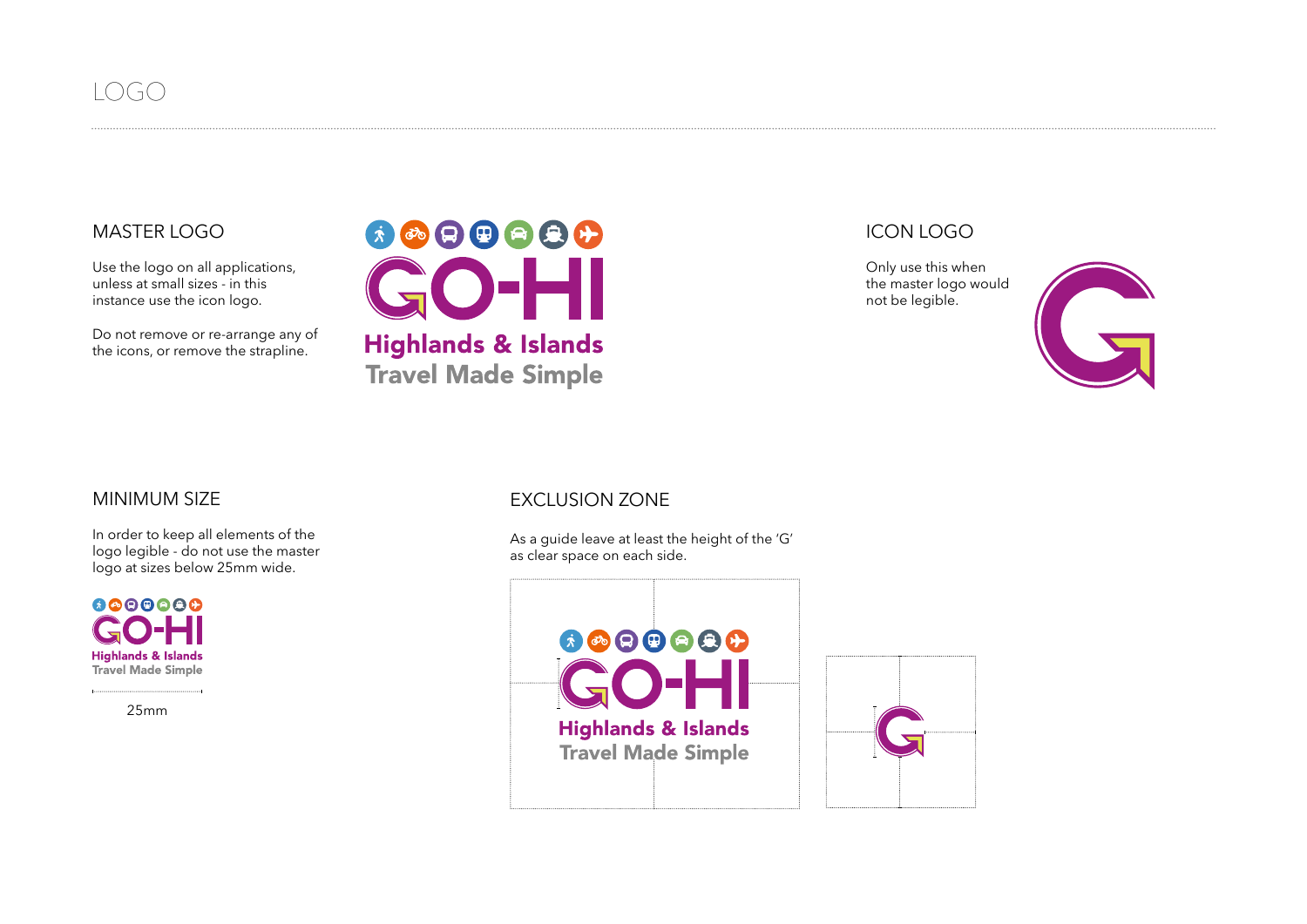## LOGO - COLOURWAYS

The Master logo can appear in colour, all black or all white (on a dark background).

The Icon logo has an additional version (white and yellow) - this must only be used on a purple background.

Please choose the version that works best in your application.

Do not create a greyscale version, recolour or remove any of the elements.



0000000 **)**-l **Highlands & Islands Travel Made Simple** 

*note: please ensure the logo does not appear in a box*







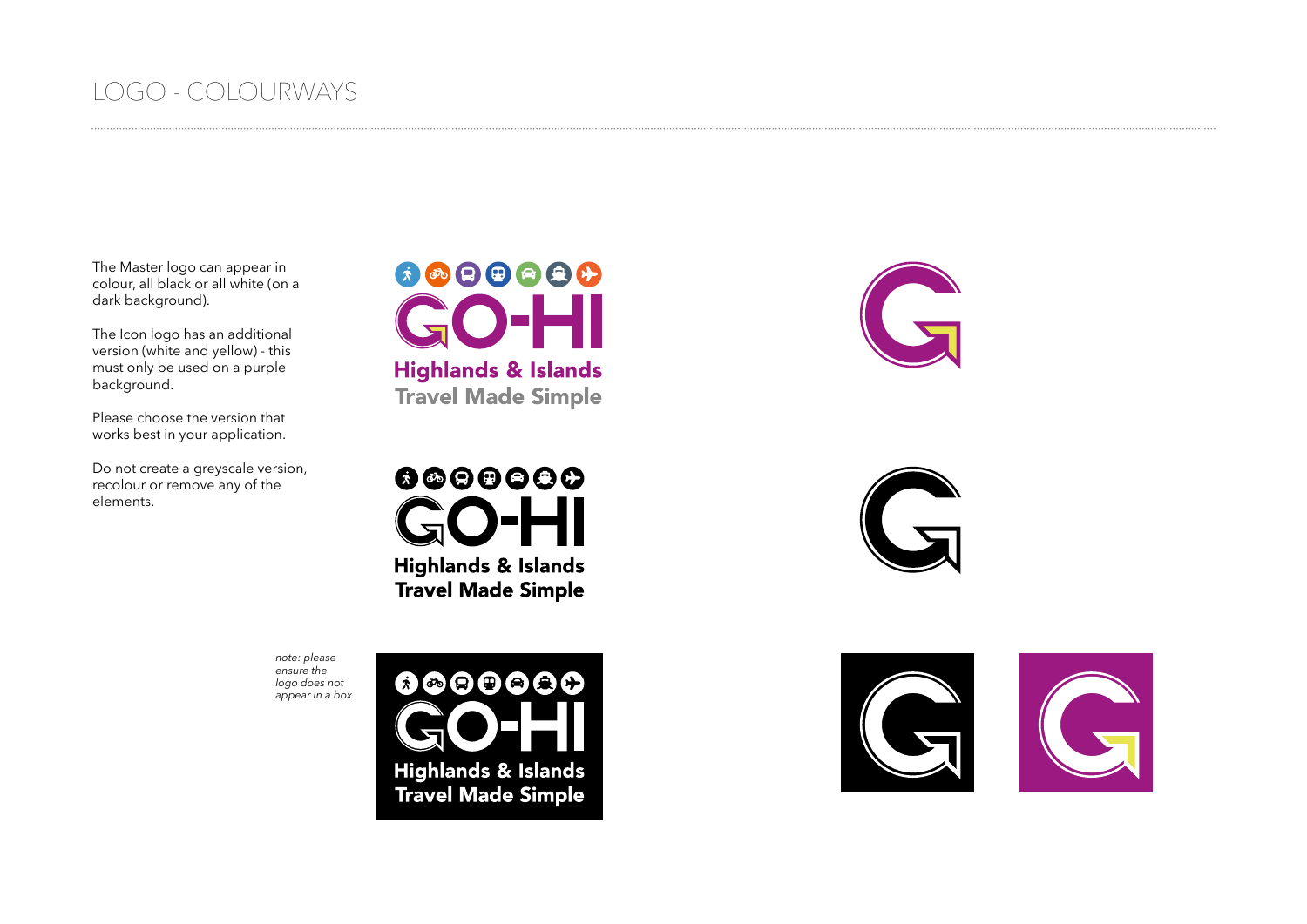## LOGO - LOCK-UP

Create the lock up with partner logos matching the height of the master logo. Add a grey dividing line (ensure there is a gap the width of the capital 'H' at either side of the line).





Examples:









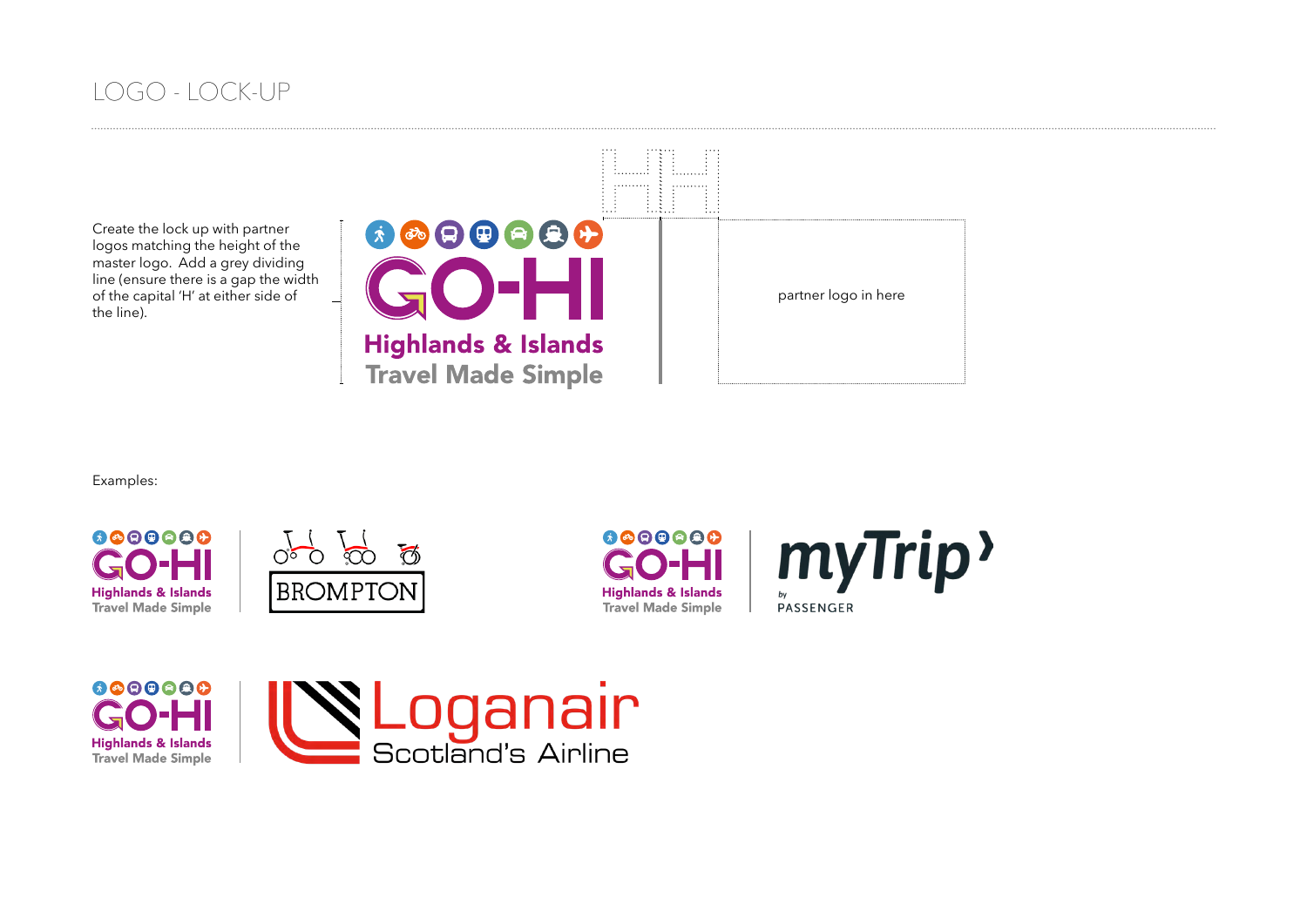## COLOUR PALETTE

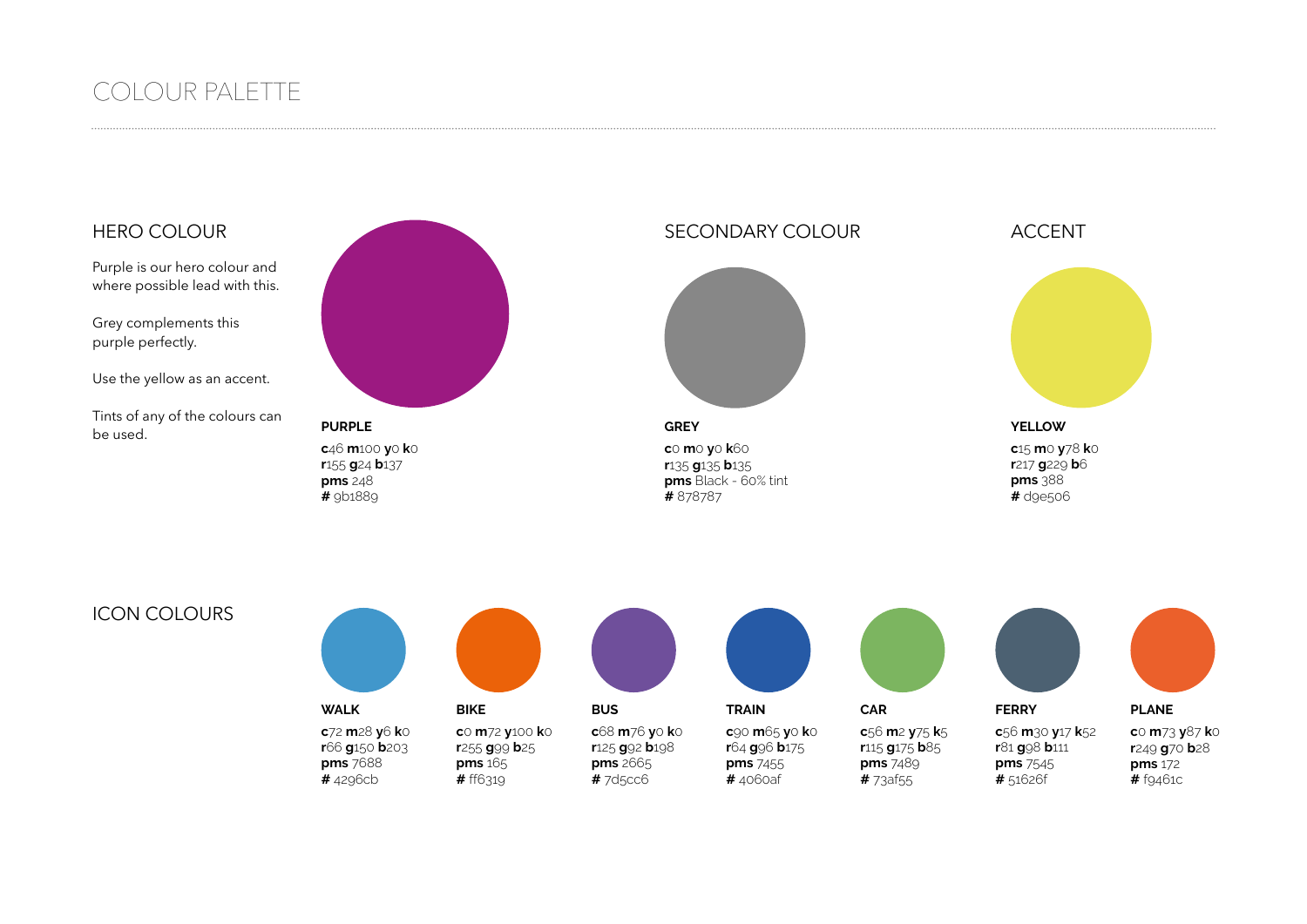### HOUSE FONT

Our house font is Avenir Next this is available in many weights and widths, use which ever suits but be mindful to not use too many weights in the same document.

Avenir Next Ultra Light Avenir Next Regular Avenir Next Medium **Avenir Next Demi Bold Avenir Next Bold**

If Avenir Next is not available please use either Verdana or Franklin Gothic.

# Verdana Regular **Verdana Bold**

Franklin Gothic Book Franklin Gothic Bold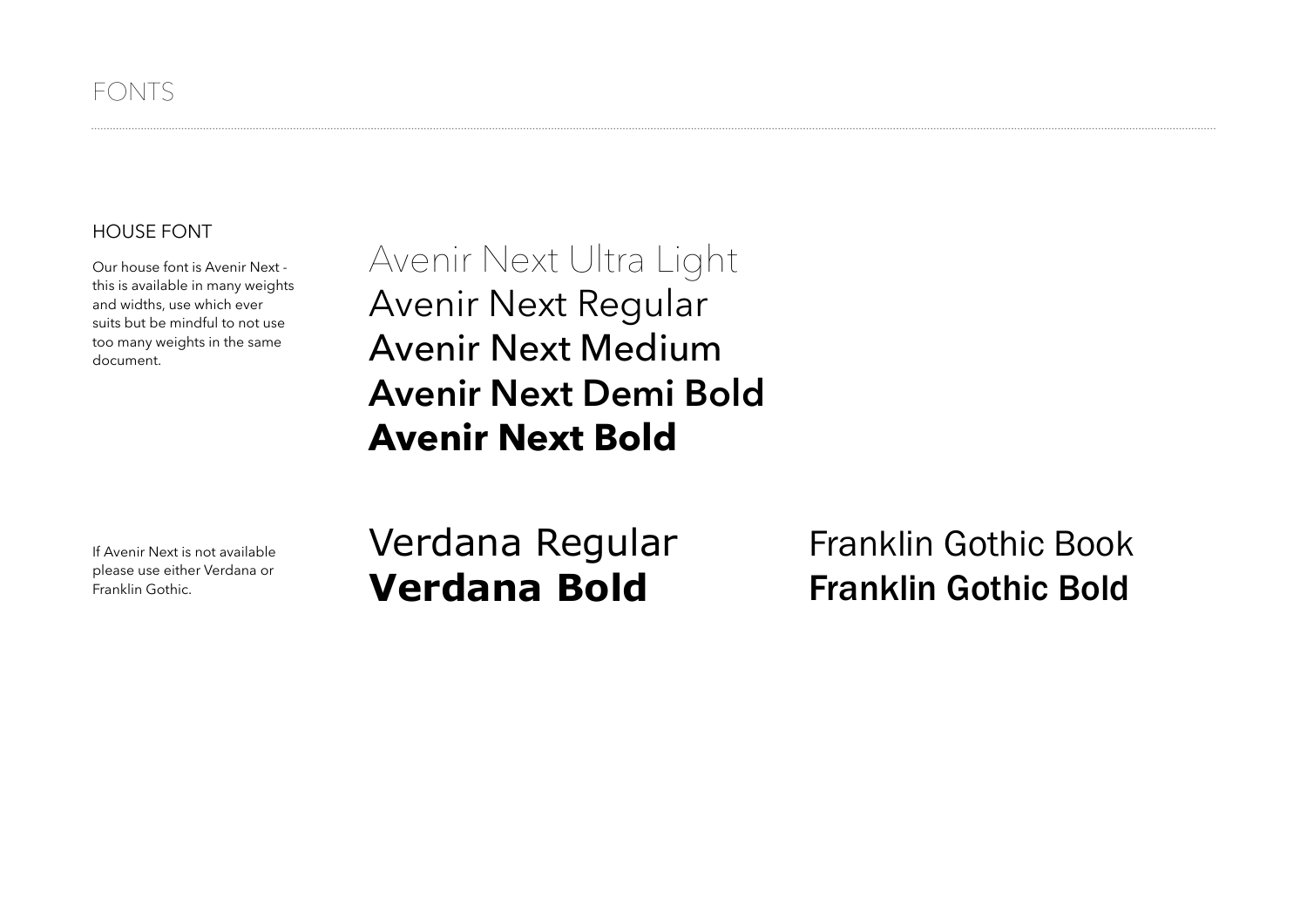## GRAPHICAL ELEMENTS

Our graphical element signifies movement and destination. It can be used singley to frame or add impact or in a set of two scaled arrows pointing upwards.





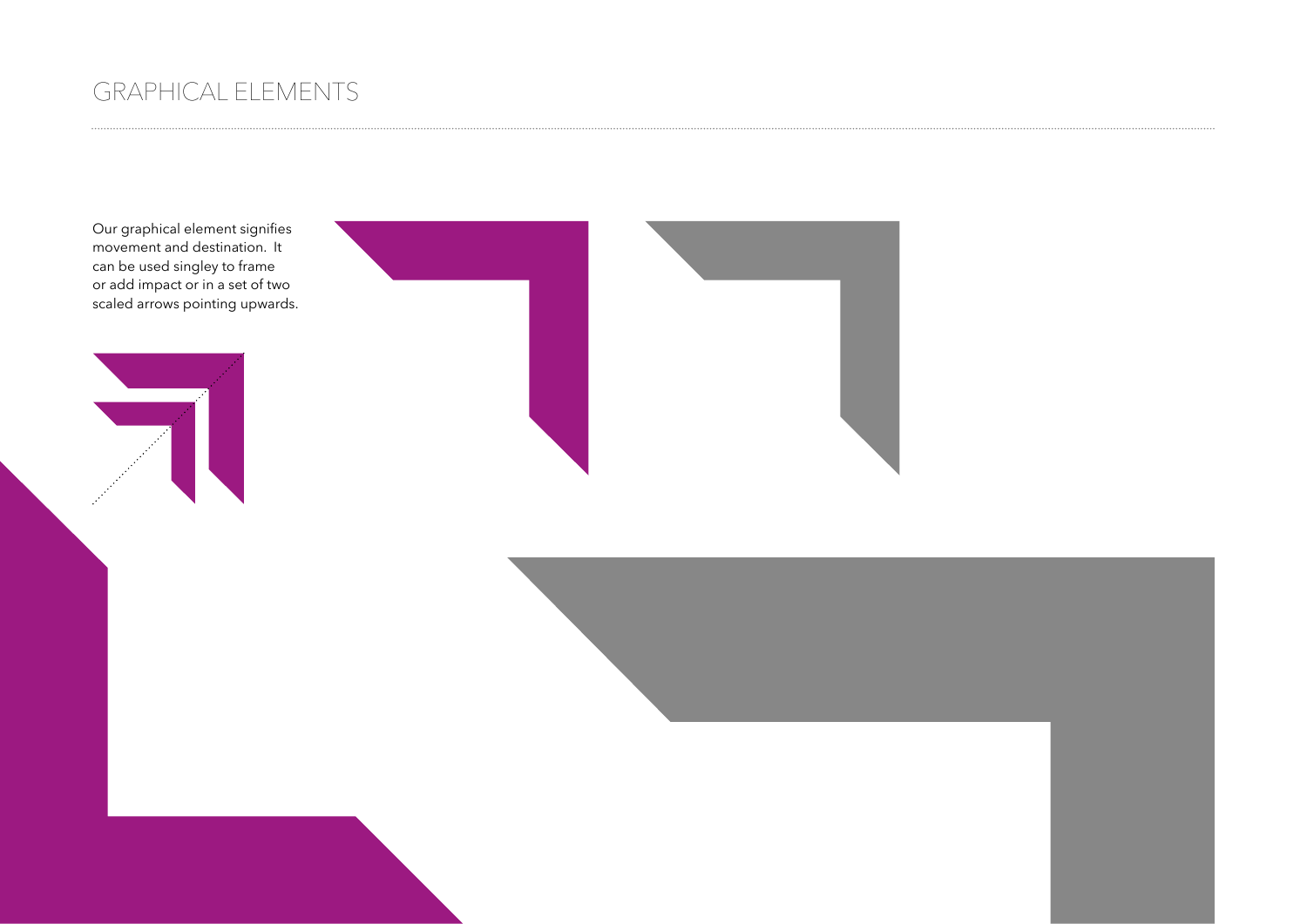

# **Door to door travel made simple with GO-HI**

**Looking for alternative ways to travel to work? Fed up of taking the car? Keen to become more environmentally conscious? Looking to save money?** 



**Download the GO-HI app. Your one stop shop for door to door travel planning across the Highlands and Islands.** 

With GO-HI you'll have real time access to planes, ferries, trains, bikes and taxis making it simple and straightforward to plan your daily journey from pick up to final destination, all in the click of a button.











 $G$ 

GO-HI

Interreg